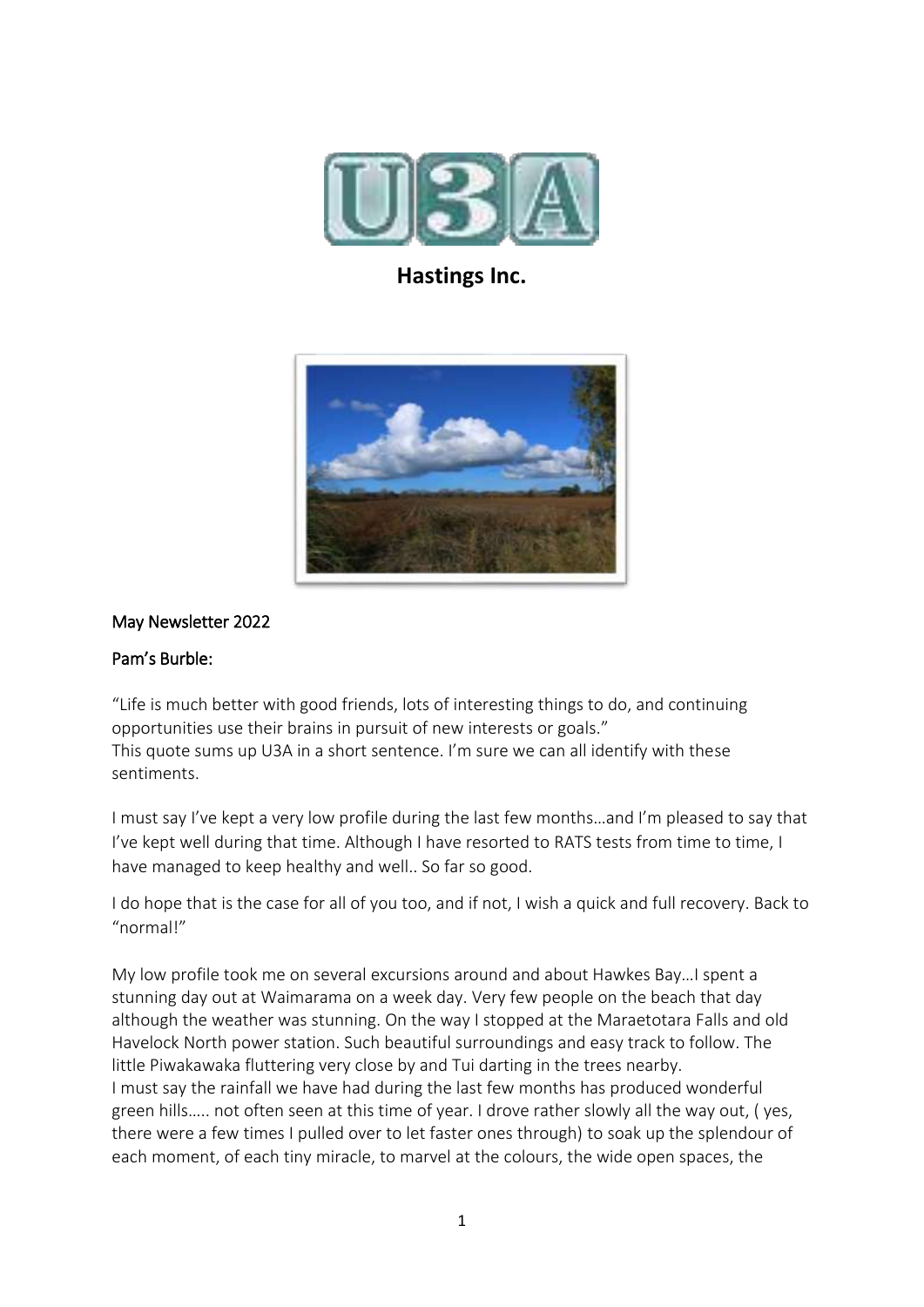lack of cars and the overall beauty we have right at our door step. I arrived at the beach in a much laid back and mellow state of mind.

It is so easy to find this peace and calm in Hawkes Bay. It only takes minutes to leave the seemingly hustle and bustle (after living in Auckland where it seemed to take forever) to find some sense and serenity.

So many favourite places……so many tiny miracles out there waiting to be noticed!!! All the Best Pam

# Mid winter lunch:

# Tuesday July 12<sup>th</sup> at noon at Clubs Hastings.

Please note the date in your diary now. More information to follow in the next newsletter.

# Special Interest Group News

# Slow Stitch Group: With Pam:

We are making great progress.

We find we are excellent at slow stitching and fast at chatting!!

Our last get together was on Easter Monday and we managed stitching, chatting, having coffee and eating Hot cross buns….. great multi-tasking going on! Here is a peep at some of our work.



# Book discussion group: With Karin Riley:

A great group of people and a big pile of books to discuss.

Each person spoke about a book or books they had read in the last month, mainly fiction. Plenty of discussion ensured and I left with a list of excellent reads…





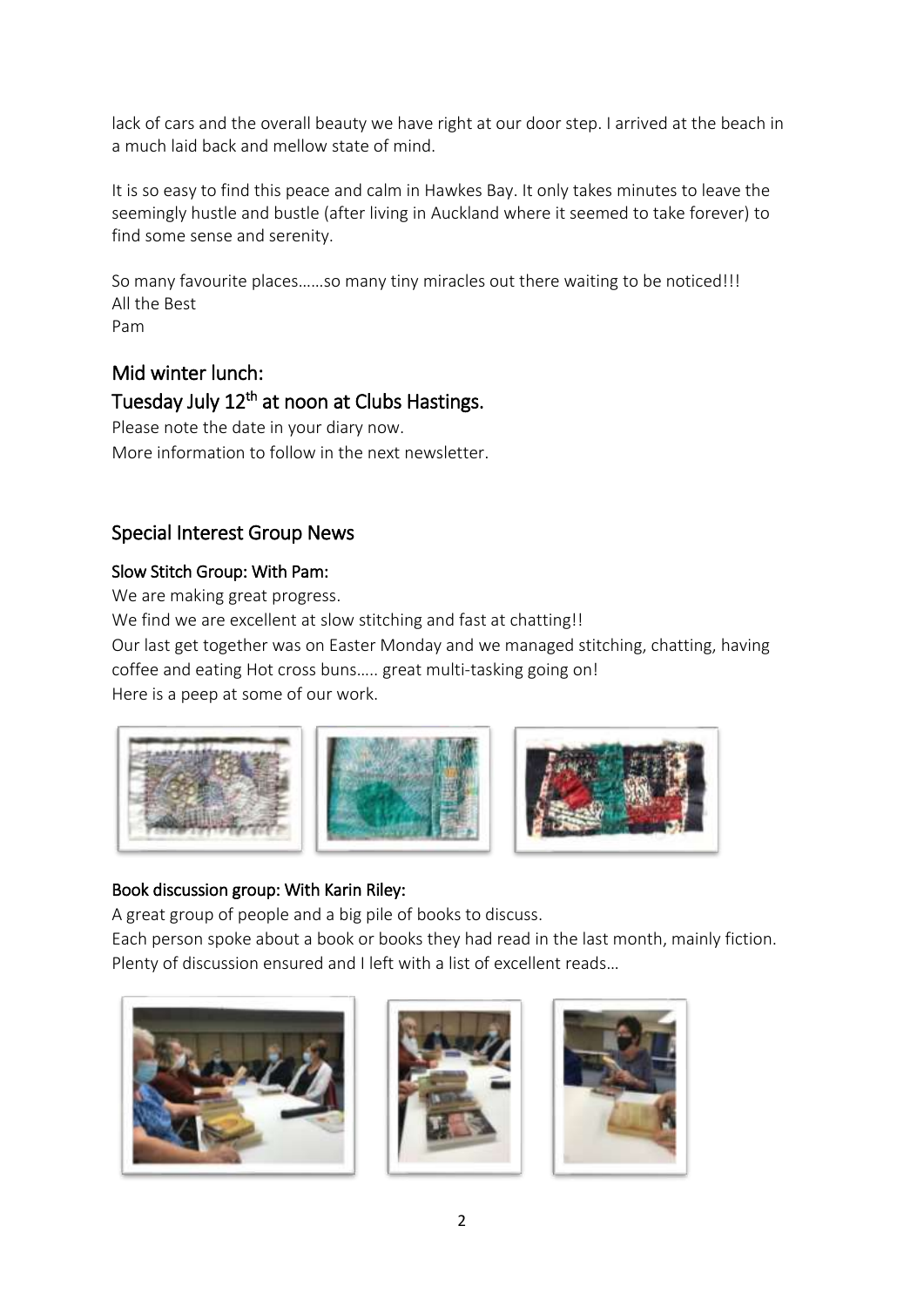## Bush Walking Group: with Diane Brown Blowhard Bush:

I my opinion, this was the best walk we have been on with Diane…

- Huge rock formations dating back to the Taupo eruption
- Stunning views of Kaweka Ranges
- Wonderful Lowry Lodge for our sit down picnic lunch.
- Plenty of friendly bird life
- Amazing cobwebs
- Total peace and quiet
- Light and sunny



I haven't been out and about lately so I've been on the phone chatting to a few conveners. Here's a little update.

## Exploring Poetry and Heads of State: with Richard Jennings:

Small and dedicated group of poets. Read and write their own poems… Amazing. Also discuss a published poets work.

Heads of State: The UK Prime Ministers will be done and dusted by the end of the year…. Depending on how long Boris manages to hang in there!!! It's been 2 years in the exploring!!!These groups have been pumping for about seven years now... Wow

#### Italian:

## With Christine Gould

Six interested and committed participants… This group has been functioning since 2006 and most of the participants have been involved since then. Olive is part of this group and is about to celebrate her 101st birthday… Amazing…..